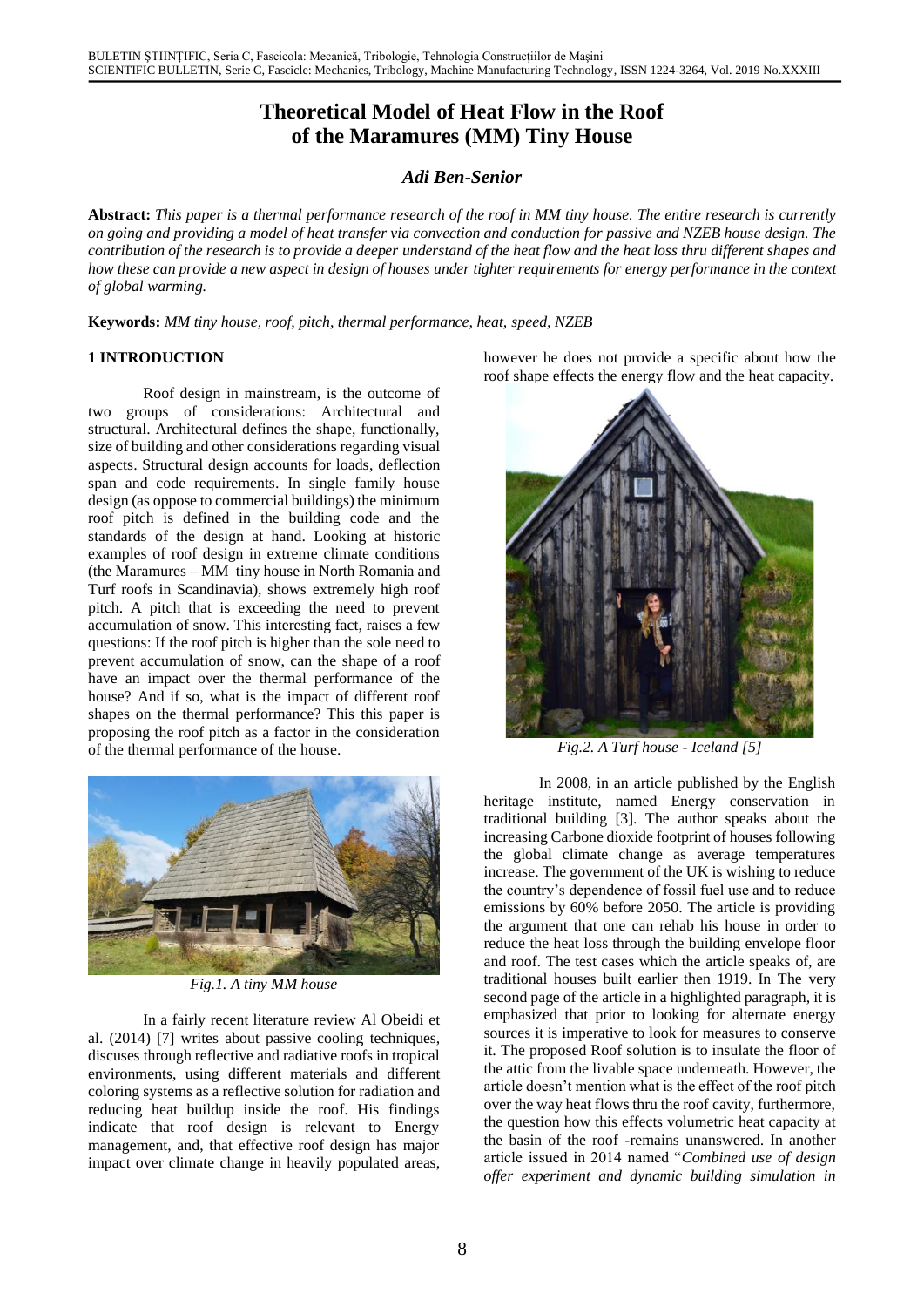*assessment of Energy efficiency in tropical residential buildings*" by Aidin Nohabar [1] is analyzing a case study, of two buildings with pitched roof and covered clay tiles. Mr. Nohabar identifies different elements in the building causing, different cooling loads. In both buildings of the case study, the roof is peaking with the highest cooling loads of (215.32 KWh/m<sup>2</sup>). The ceiling suspended under the roof is identified as the maximum cooling load and the lowest level of Energy saving. His conclusion is that ceilings and the material of which it is made of, has the greatest effect on energy usage and savings.

William Chung, in his article in 2006, [9] writes in the introduction: "*by changing design parameters such as shape, orientation, and envelope configuration, a high-quality designed building can consume 40% less energy than a low-quality designed one*". He proposes two methods for shape analysis. One - the part-whole approach of which determines the building shape from its spatial elements. This part-whole approach is capable of defining a wide range of shapes. The whole-part approach defines a building shape by its external boundaries and represents its internal spatial elements implicitly. Because the whole-part approach can easily describe as the building geometry for energy simulation programs, it is adopted in several optimization studies on energy performance. A few studies assumed a rectangular building plan and optimized by its geometry via aspect ratio. The other method, an energy performance based as an output of design software. This geometrical shape is selected because most energy simulation programs used to estimate building energy consumption by modeling exterior walls as line segments. The polygon provides a basis to consider a more complicated building shape, since a curve can be approximated with line segments. It is also reasonable to limit the scope to simple polygons since buildings do not have boundaries that intersect.

Most energy modeling software are considering walls as lines and accounting for different factors: physical – properties of materials of the wall such as density, thermal resistance, continuity, thermal coupling Environmental considerations - such as difference of temperature, physical location, and orientation Geometry factors - such as length, thickness, openings (fenestration), height.

The shapes of the building are assumed in the geometry properties. Meaning, a wall or a hip of a roof will be represented by the diagonal line versus a vertical line. However, the software does not account for the direction of its natural convection effected by the shape itself. More so, it does not consider the volumetric heat capacity captured by the shape. hence, modeling software, does not account for the depth of the energy required to account for behind the wall (all is assumed by length and height). Meaning the depth of the cavity and how the energy is flowing and accumulated.

For example, it is logic to assume that a sphere ball made of the same material and that would have same surface, volume, and in the same environment will treat energy in a completely different matter than a spiral shape with the identical properties. It is intuitive to understand that heat will be stored inside the spiral and different areas whereas in the ball sphere very evenly, and that the emery (heat loss) will be different comparing the two shapes and uneven within the spiral.

It is clearly demonstrated that software algorithm can take into account different considerations such as material costs, densities, thermal properties of materials and others. When adding long term maintenance cost to the algorithm of the program and combining all together with conventional considerations, the result is a model that is accounting for a more efficient shape in conjunction with its surroundings.

From Heat transfer book "shapes and forms …." Behrooz M. Ziapour et al (2012) [2] writes in his article: "*Natural convection in enclosures is a kind of classical problem in heat transfer. The shape of the wall, flow and heat transfer inside enclosures have numerous engineering applications such as heat exchangers, energy-storage devices, solar collectors, greenhouses, double-wall insulation, electric machinery, cooling system of electronic devices, natural circulation in the atmosphere, etc.*" he proposes a model explaining the entropy created and the flow of convection in green houses with two different roof types - arched roof and one-sided roof.

## **2 THE THEORETICAL MODEL OF THE HEAT FLOW IN DIFFERENT ROOFS**

# *2.1. Proposal of experiment and hypothesis*

For the purpose of developing a theoretical model of the heat flow in different roof types, the following figure and table is proposed. This is a representation of three models of the research: the first (a), is a typical single-family house with a roof pitch as required by the International Building Code requirements (IBS) of 2015 [6]. The second is a typical turf roof design from Scandinavian countries. The third is the typical MM tiny house with the highest roof pitch.



*Fig.3. Three models of roof of experiment*

*Table.1. Summary of roof slopes*

| Type          | a               |               | C                |
|---------------|-----------------|---------------|------------------|
| Roof pitch    | <b>IBC 2015</b> | Turf<br>house | MM tiny<br>house |
| Pitch % slope | 50%             | 100%          | 135%             |
|               | 1:2             | 1:1           | 1.5:1            |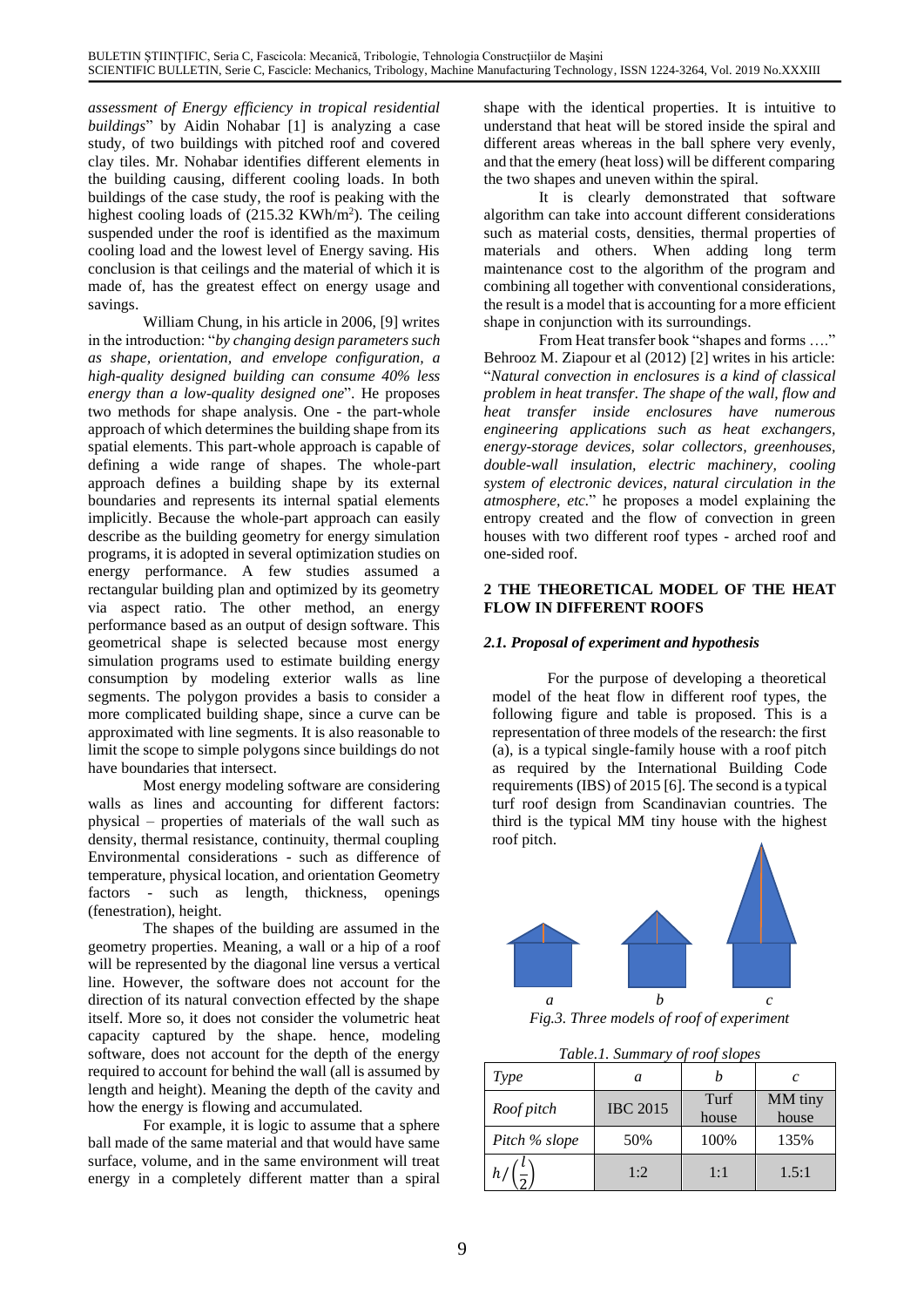Whereas (h) is the height of the roof (marked red) and the width of the base is marked l). Hypothesis: The speed of heat flow along the height of the hip, is affected by the angle at the base of the roof (whereas the length of the hip is measured by the angle and the height of the roof).

## *2.2. Design of experiment*

For the purpose of this paper, in the frame of experiment the intention is to create a connection between the dimensions of the roof and the variation of temperature. The measured impact of the heat flow is represented by the speed of which the heat is flowing through out the roof cavity, specifically alongside the hip.

In order to assure effective measurements, the experiment will apply OFAT method (One Factor at A Time, specifically- speed in minutes [Min]) while all other factors are controlled by remain constant throughout the entire duration of the experiment, for all models tested. The following table describes the different factors of the experiment and their types.

| Tuble.2. Puttors of experiment |                |               |  |
|--------------------------------|----------------|---------------|--|
| <b>Factor</b>                  | Controllable   | <b>Type</b>   |  |
| Angle of hip at base           | Yes            | Design factor |  |
| Time measurement               | N <sub>0</sub> | Design factor |  |
| Speed of heat flow             | N <sub>o</sub> | Design factor |  |
| <b>Initial Temp</b>            | Yes            | Design factor |  |
| Air movement                   | No             | Noise factor  |  |

*Table.2. Factors of experiment*

Application of OFAT method means that during the experiment only one factor is measured every time separately - the different angle at the base of the roof. Consequently, the result will quantify the sole effect of angle over the speed of which the heat spreads alongside the hip. All three models are made by one material type - OSB 12mm thick from one random sheet. All three models are made with identical base length of 700mm. All models are measured with one set of calibrated and certified thermometer and probe. The experiment will take place in a controlled environment where temperature, air flow and atmospheric pressure is equal for all models.

#### *2.3 Description of experiment*

The experiment will compare the speed of the heat flowing thru the roof cavity in three different roof types: a- modern roof with a pitch of  $50\%$  ( $22^{\circ}$  angle at the base per the minimum requirements of the International Building Codes 2015. b- Scandinavian historical Turf roof with a pitch of  $100\%$  (45 $^{\circ}$  angle at the base) c- the typical MM tiny house with high roof pitch  $(135\% 58<sup>o</sup>-62<sup>o</sup>$  degrees angle at the base).

All tree roofs are presented below. Roof type (*a*) with a base angle of  $\alpha = 22^\circ$ ; Roof type (*b*) with a base angle of  $\alpha = 45^\circ$ ; Roof type (*c*) with a base angle of  $\alpha = 61^\circ$ .

At the top of the hip, a heat source is applied, and a thermometer probe is measuring the temperature at the base. Once the heater is turned on and the heat is flowing down alongside the hip, a timer is activated and will continue measuring until the heat reaches the base. Once the temperature at the base has increased by (+ $\Delta t$ 3<sup>°</sup>C) from the ambient temperature, the timer is stopped, and the time measurement is recorded. The process is then repeated fifteen times for every roof model (in total 45 measurements). The length of the hip is known (by the angle and the length of the base). Then the speed of the heat flow is obtained as a result of result of the length divided by the time:  $\Delta T = T2 - T1$ ;  $\Delta t =$ +3°C and  $V[\frac{m}{2}]$  $\frac{m}{s}$ ] =  $\frac{l}{\Delta s}$  $\frac{\iota}{\Delta T}$ . The result will provide the speed of the heat flow for all three different roof models.



*Fig.4. models of roof types with same base length*



*Figure 5. Average speed of heat flow inside the roof*

# **3 ANALYSIS OF RESULTS**

Once the experiment is concluded and all fourth five results are recorded then, a process of statistical analysis may begin. At first, a distribution test will define weather the results have a standard distribution model or of a different type. If the results will fall with the criteria of standard distribution, then a validation test for small field of results may be applied. For example- Grubs test. In the event that the results are random and not within the criteria of standard distribution then, such test cannot be applied. Consequently, every measurement of which is exceeds the average results of the other measurements by 20% or more will be disqualified and redone. Then, the average value of all fifteen measurements will define the average speed of which the heat flows alongside the hip. The results will be presented in a graphical manner per standards of OFAT design next to a table, presenting the measurements and the average speed [cm/min] for every roof model.